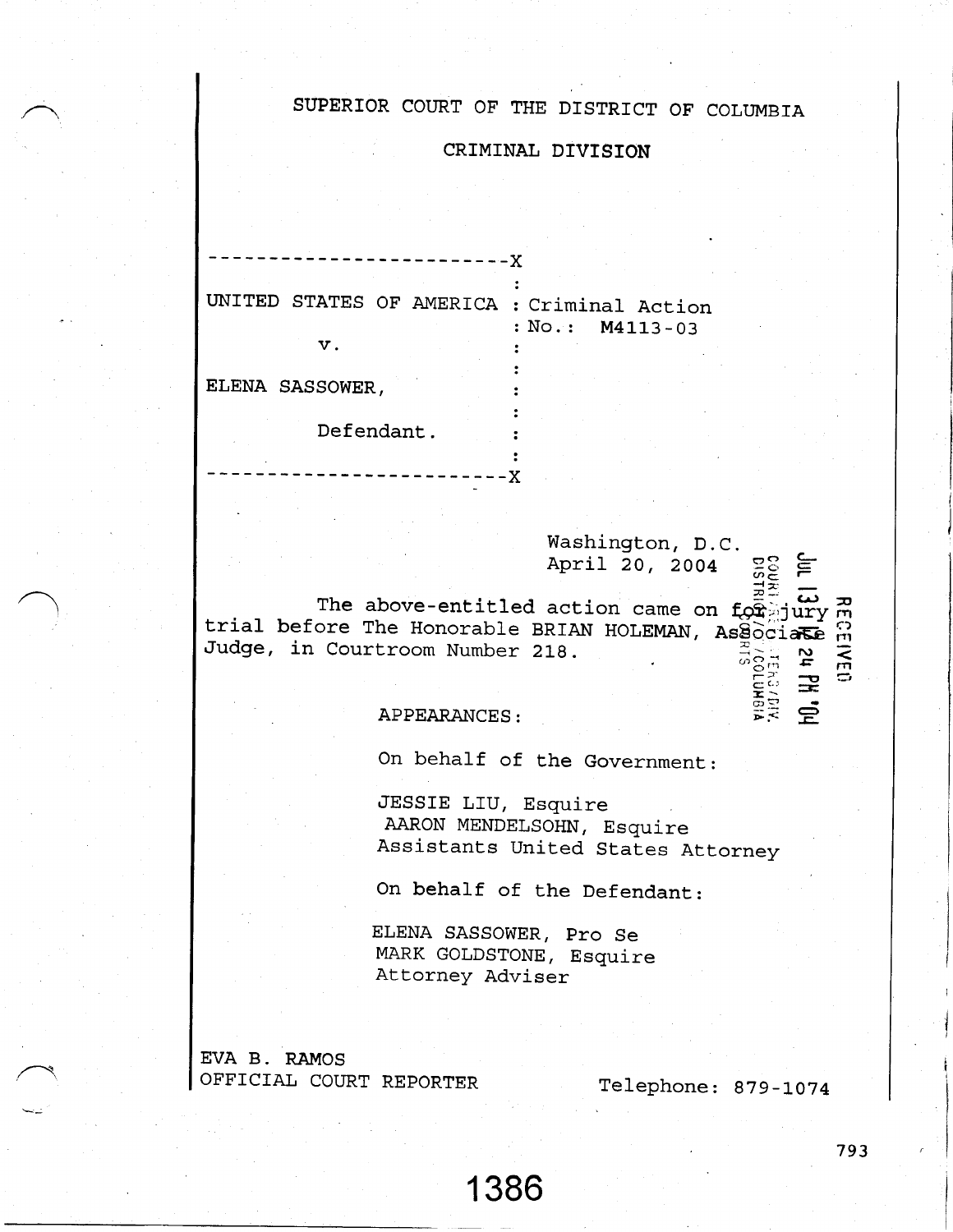| $\mathbf{1}$        | PROCEEDINGS                                               |
|---------------------|-----------------------------------------------------------|
| $\overline{a}$      | THE COURT: Mr. Goldstone, where's your client.            |
| 3                   | MR. GOLDSTONE: Yes, Your Honor. Mark                      |
| $\ddot{\textbf{4}}$ | Goldstone, attorney adviser for Ms. Sassower. She was     |
| 5                   | right outside the courtroom. May I be excused to look     |
| 6                   | for her, Your Honor?                                      |
| $\overline{7}$      | THE COURT: Yes.                                           |
| 8                   | MR. GOLDSTONE: She's on her way in, Your                  |
| 9                   | Honor.                                                    |
| 10 <sub>1</sub>     | THE COURT: Thank you.                                     |
| 11                  | MR. GOLDSTONE: She's in the witness room.                 |
| 12                  | (Pause)                                                   |
| 13                  | MS. SASSOWER: Elena Sassower, criminal                    |
| 14                  | defendant, pro se.                                        |
| 15                  | THE COURT: Mr. Goldstone.                                 |
| 16                  | MR. GOLDSTONE: Yes, Your Honor.                           |
| 17                  | THE COURT: Just announce yourself for the                 |
| 18                  | record.                                                   |
| 19                  | MR. GOLDSTONE: Mark Goldstone, attorney                   |
| 20                  | adviser.                                                  |
| 21                  | MR. MENDELSOHN: Aaron Mendelsohn for the                  |
| 22                  | United States.                                            |
| 23                  | MS. LIU: Jessie Liu for the United States.                |
| 24                  | THE COURT: Very well. Two matters which have              |
| 25                  | been provided to me by way of notes from the jury.<br>The |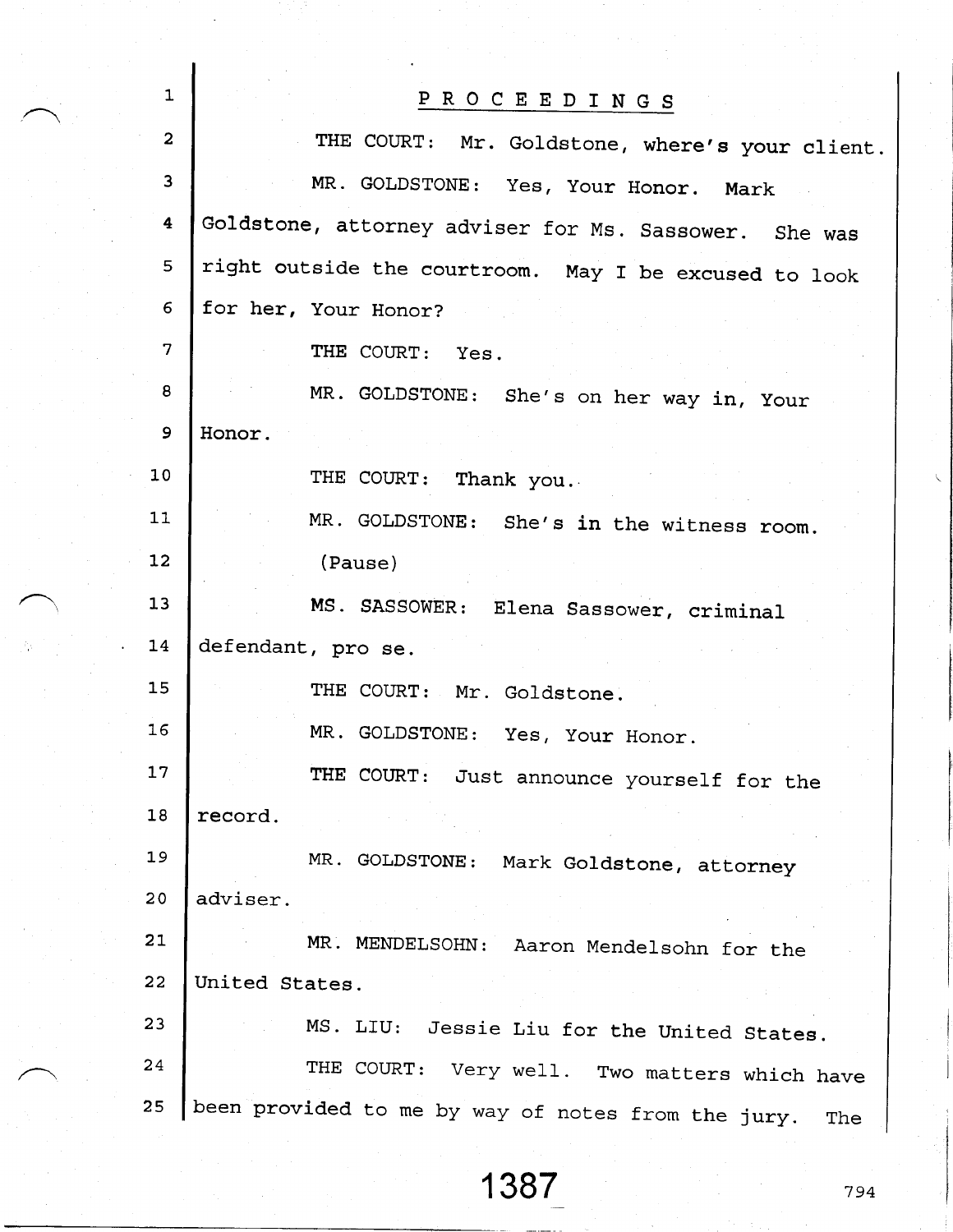1 2 first note came in at 10:04 a.m. and reads as follows. It's headed juror number 13.

| 3                | "In reviewing the exhibits, there is a                   |
|------------------|----------------------------------------------------------|
| $\boldsymbol{4}$ | reference to a 'Luke Alby', who works for Senator Leahy. |
| 5                | Although he is not a friend of mine, he is a neighbor.   |
| $6\overline{6}$  | During voir dire it was not clear to me that having such |
| $\overline{7}$   | a neighbor would be problematic. Is this a problem?"     |
| 8                | That is the extent of the, of that note. So              |
| 9                | we'll deal with that one first. My inclination is to     |
| 10               | have juror 13 come to the bench and we will inquire of   |
| 11               | him whether this in any way affects his ability to be    |
| 12               | fair and impartial in his deliberations.                 |
| 13               | I don't see that anything more than that is              |
| 14               | needed. We'll allow him to explain. And to the extent    |
| 15               | that follow-up is required, then we will engage in such  |
| 16               | follow-up very much as we have in dealing with the prior |
| 17               | jurors who come up with similar issues.                  |
| 18               | MS. LIU: Your Honor, the government                      |
| 19               | would have no objection to proceeding in that fashion.   |
| 20               | THE COURT: Very well. Ms. Sassower.                      |
| 21               | MS. SASSOWER: It sounds sensible.                        |
| 22               | THE COURT: Very well. All right. Before we               |
| 23               | bring juror 13 in, let me address the second note which  |
| 24               | came in at 10:15. The jury would like to see the         |
| 25               | videotape again.                                         |

1 388 <sup>795</sup>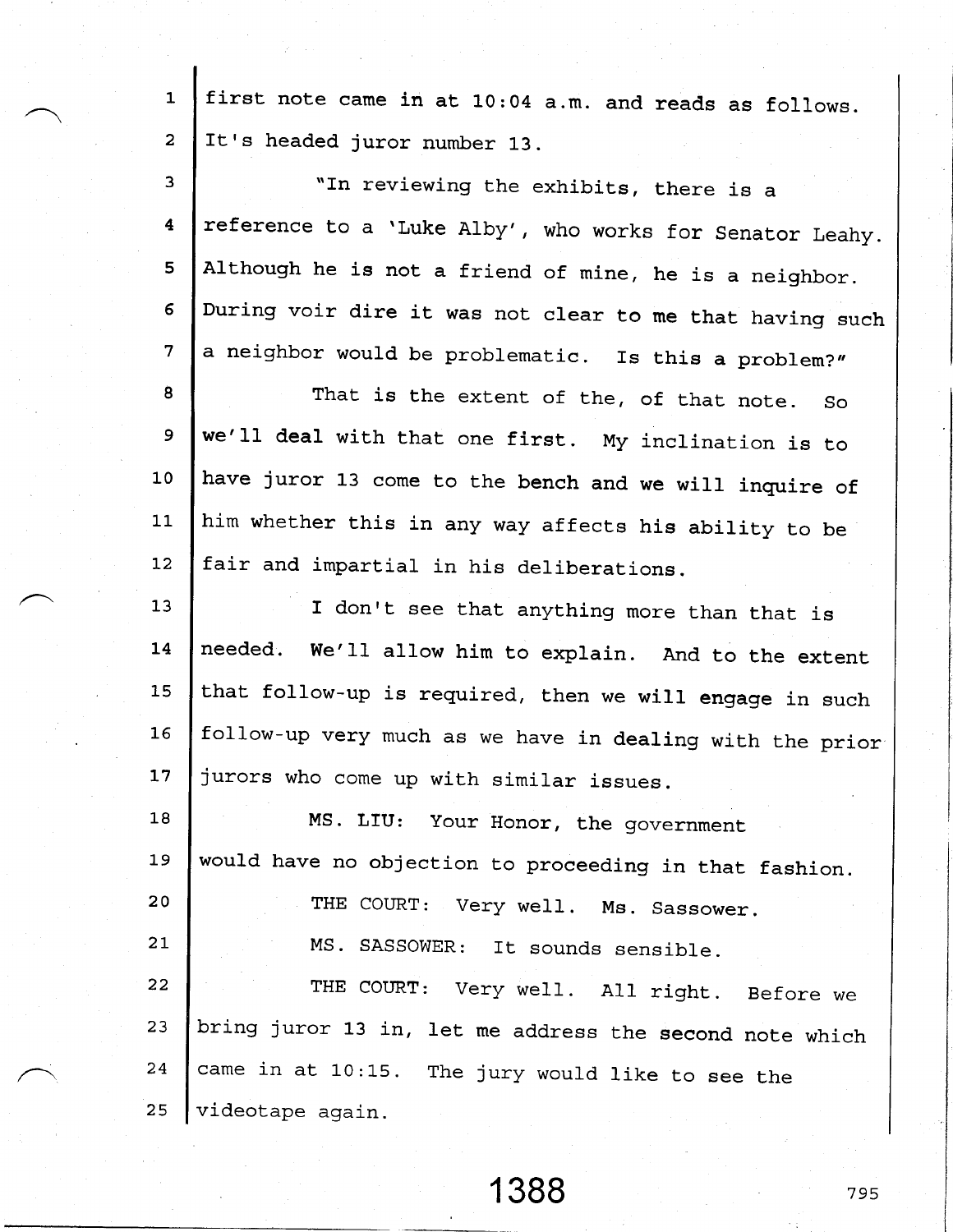| $\mathbf{1}$            | And this is, juror 13 generated this note. So            |
|-------------------------|----------------------------------------------------------|
| $\overline{2}$          | my, the inference that I draw is juror 13 is probably    |
| 3                       | the foreperson. Given that, is there any objection to    |
| $\overline{\mathbf{4}}$ | having the jury review the videotape again?              |
| 5                       | MS. SASSOWER: Absolute --                                |
| 6                       | THE COURT: Go ahead.                                     |
| 7                       | MS. SASSOWER: Absolutely not, it's                       |
| 8                       | exculpatory.                                             |
| 9                       | MS. LIU: No objection from the government,               |
| 10                      | Your Honor. But we do think that we should make sure     |
| 11                      | it's cued to the place that is actually admitted because |
| 12                      | it's a very lengthy videotape.                           |
| 13                      | THE COURT: Well, just so the record is clear,            |
| 14                      | not only will it be properly cued, it will be checked    |
| 15                      | before they're even brought in here.                     |
| 16                      | But there won't be any editorial during its              |
| 17                      | playing. There, there won't be any commentary            |
| 18                      | whatsoever. There won't be any stopping and starting.    |
| 19                      | We'll simply allow the tape to play. Is there any        |
| 20                      | misunderstanding?                                        |
| 21                      | MS. LIU: Understood, Your Honor.                         |
| 22                      | THE COURT: Very well.                                    |
| 23                      | MS. SASSOWER: But I also have no objection to            |
| 24                      | their viewing the entire tape should that be their       |
| 25                      | desire, and I think it's appropriate.                    |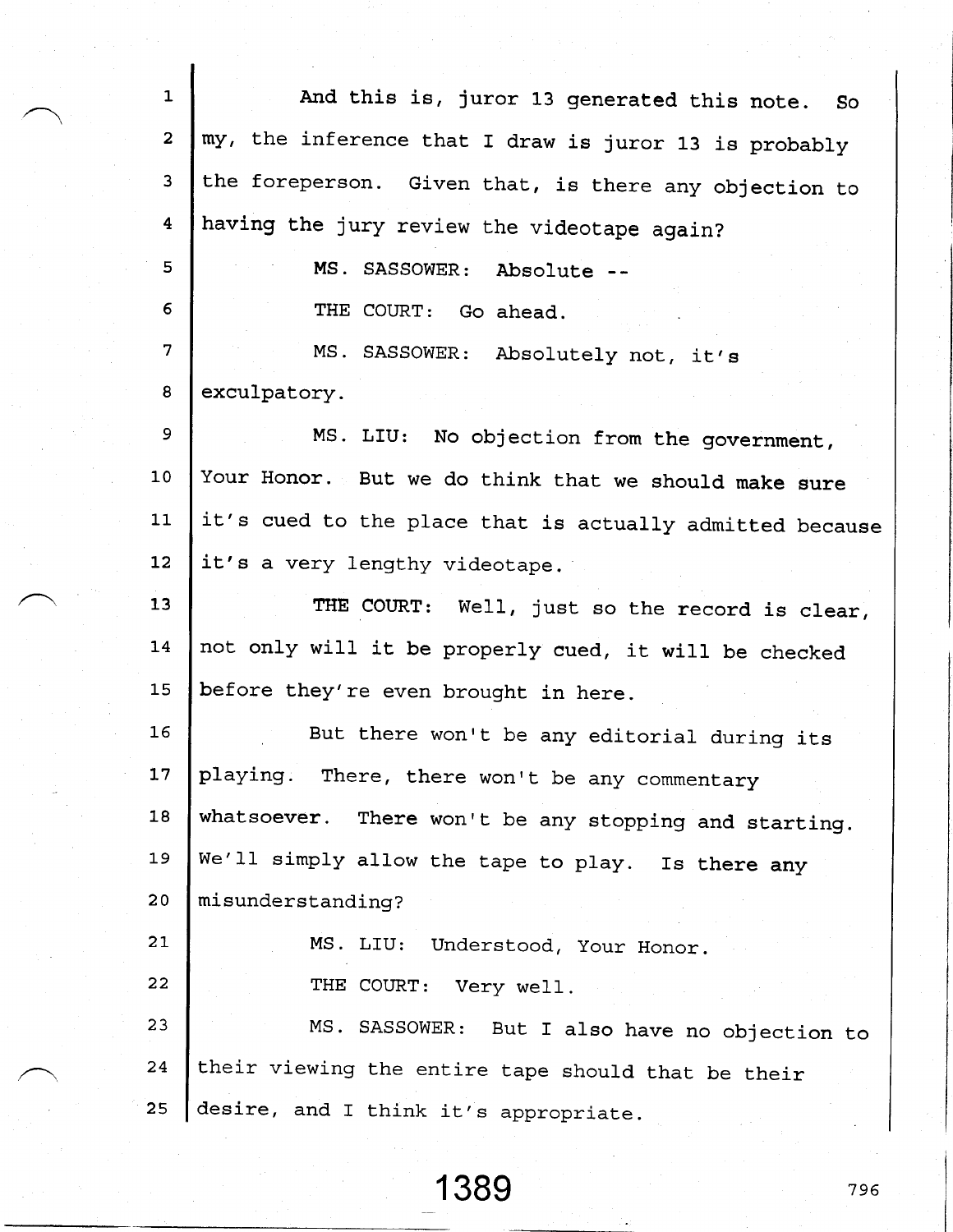1 2 3 4 THE COURT: Please be seated. I don't, I don't much care about your, your commentary on what is appropriate or, or anything else, Ms. Sassower. Just answer my questions.

5 6 .7  $\bf{B}$ 9 The tape will be played, as I previously stated. So the first thing we'll do is take this question from, deal with the question of his, juror 13's neighbor. Let's bring him in. Please come forward counsel.

(Bench Conference. )

1\_0

1l-1,2  $13$ l 4 15 1 6 17 **18** THE COURT: We received your note and I'll read it as it is written. It's headed by juror 13. And it says, "In reviewing the exhibits there is a reference to <sup>a</sup>'Luke Alby' who works for senator Leahy. Although he is not a friend of mine, he is a neighbor. During voir dire it was not clear to me that having such a neighbor would be problematic. Is this a problem?" And the note ends there

l\_9 2 0 21, z z The question that I have for you, sir, is whether Mr. Alby, having Mr. Alby as a neighbor in any way affects your ability to be fair and impartial in your deliberations in this case?

| 23 | JUROR NO. 2: Not at all, Your Honor.       |
|----|--------------------------------------------|
| 24 | THE COURT: Very Well.                      |
| 25 | JUROR NO. 2: As I've said, I have said two |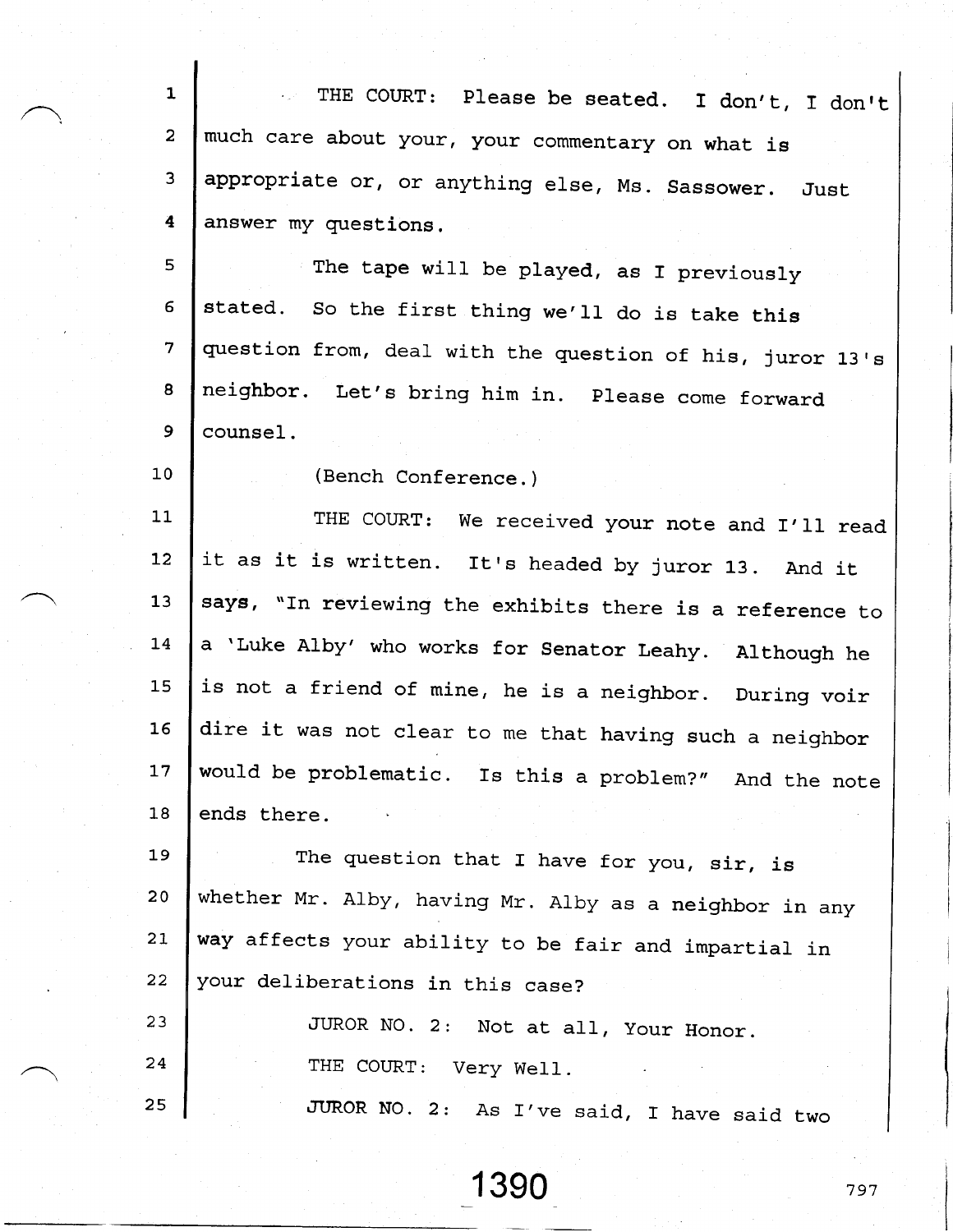| $\mathbf{1}$    | words to the guy. I've lived there for 12 years and I,  |
|-----------------|---------------------------------------------------------|
| $\overline{a}$  | I've never spoken to him really.                        |
| $\mathbf{3}$    | But I do know, I do know that he works for              |
| 4               |                                                         |
|                 | Senator Leahy, but it wasn't clear to me that there     |
| 5               | would be such a connection with Senator Leahy and this  |
| 6               | case.                                                   |
| $\overline{7}$  | THE COURT: Very well. All right, if you don't           |
| 8               | mind, please just stand over near the podium while I    |
| 9               | speak with counsel.                                     |
| 10 <sub>1</sub> | (Juror number two not present.)                         |
| 11              | There was -- step in. There was absolutely no           |
| 12              | equivocation or hesitancy in his response to my         |
| 13              | question.                                               |
| 14              | I don't find that there would be any grounds            |
| 15              | for removing him as, as a juror. I think that he did    |
| 16              | what we would expect people to do. And that is, when he |
| 17              | found out that there might be this remote connection he |
| 18              | brought it to our attention.                            |
| 19              | We called him to the bench. He has expressed            |
| 20              | that it would in no way affect his ability to be fair   |
| 21              | and impartial. And, and he also expressed he has        |
| 22              | limited con, personal contacts with the individual.     |
| 23              | Therefore, I don't see that there would be any          |
| 24              | grounds for dismissing him as a juror. Ms. Liu?         |
| 25              | MS. LIU: Your Honor, we have no objection               |

1 391 798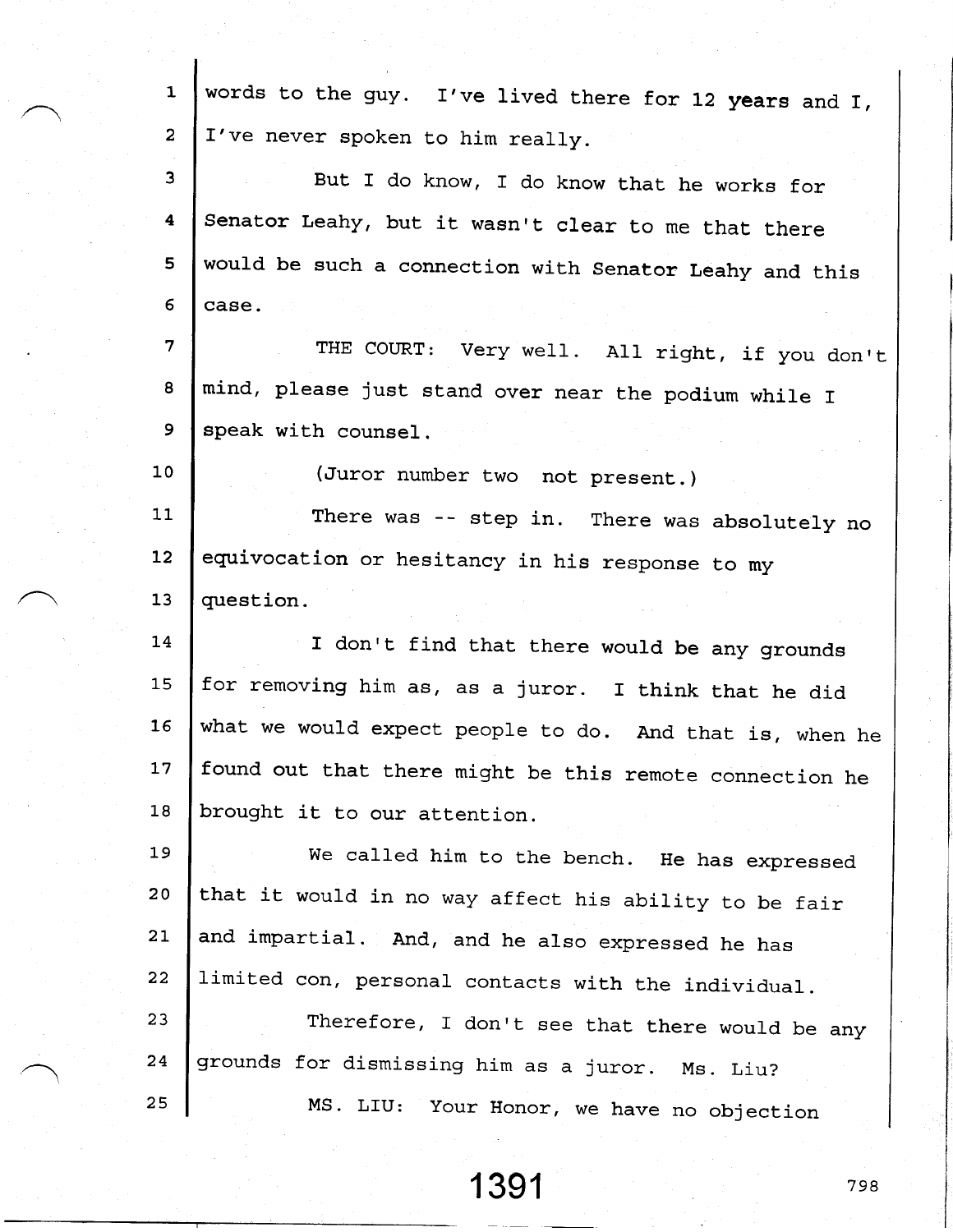$\mathbf{1}$ 2 3 4 5 6 7  $\mathbf{8}$ 9  $10$ 1l\_  $12.$ 13 L4 1 5 1 6 17 1 8 1 9 2 0 21  $22^{2}$ 2 3 2 4 2 5 whatsoever to keeping him on. THE COURT: Very well. Ms. Sassower. MS. SASSOWER: I believe this is the same juror whose wife was seeking a position with either the Senate or House Judiciary Committee, legal counsel. We want to just inquire on that,. THE COURT: No, because that has no bearing on the reason that this question was brought to us. we dealt with the issue of this tenuous employment application relationship previously. That was dealt with in the initial voir dire This is a separate matter, separate issue; it will be dealt with separately. And I am certainly not going to go back into matters that have previously been disposed of. That being the case, we will keep juror 13 on. There won't be any disturbing of his service The next issue will simply be the playing of the videotape. I'd like for you to check now to make sure that it's cued properly. MR. MENDELSOHN: Should we send the juror back to the juryroom? THE COURT: Yes, I will. Where is juror 13? (Juror number 13 present.) THE COURT: Thank you for your, for your service and thank you for bringing that issue to our, to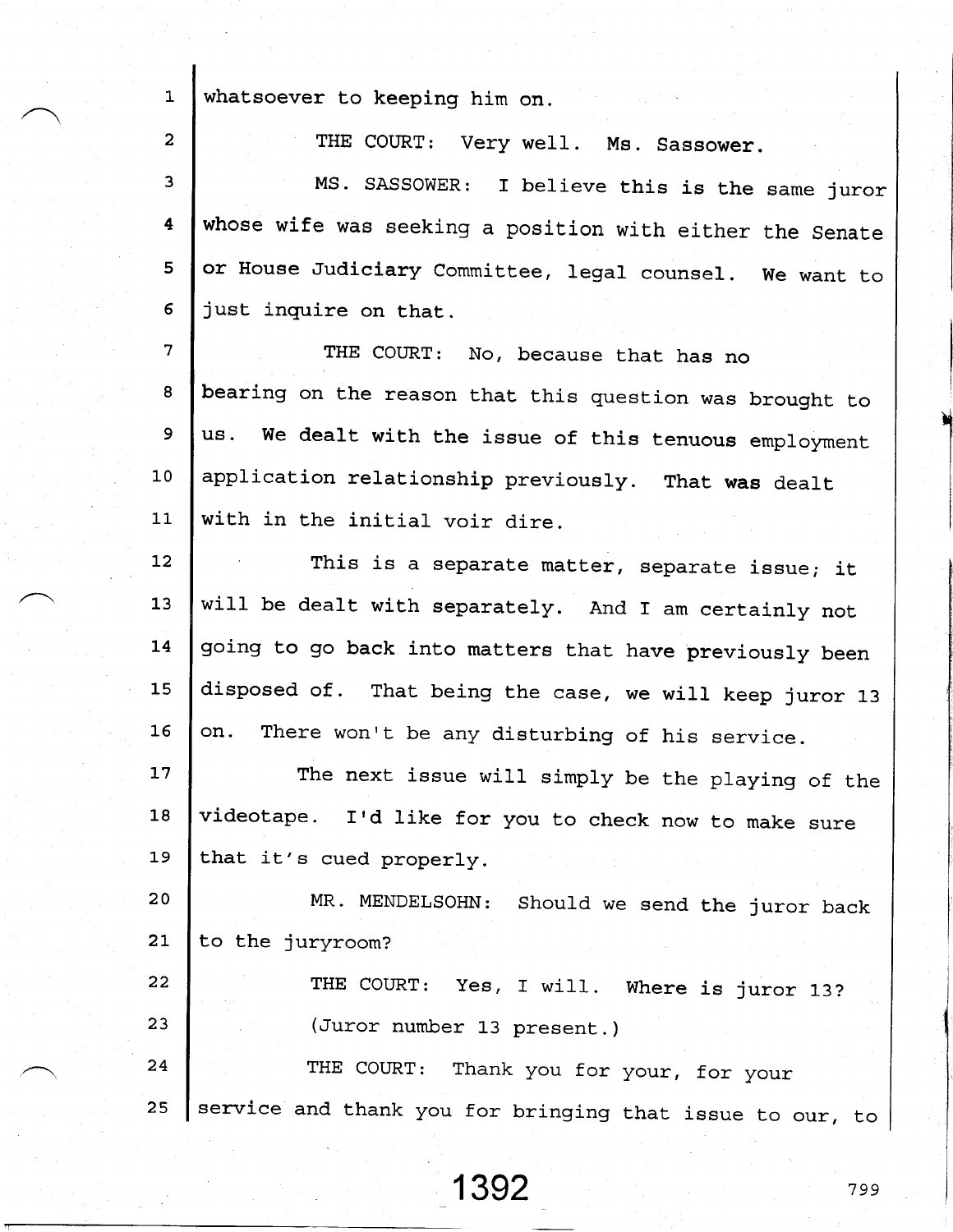| $\mathbf{1}$    | our attention. Your service will continue.             |
|-----------------|--------------------------------------------------------|
| $\mathbf{2}$    | JUROR NUMBER 13: Okay. Thank you, Your Honor.          |
| 3               | THE COURT: Please step back.                           |
| 4               | (Open Court)                                           |
| 5               | THE COURT: Now go ahead and cue it up.                 |
| 6               | (Thereupon, the jury returned to the                   |
| $\overline{7}$  | courtroom at 10:35 a.m.)                               |
| 8               | THE COURT: Very well, be seated. Good                  |
| 9               | morning, ladies and gentlemen.                         |
| 10              | THE JURY: Good morning.                                |
| 11              | THE COURT: It's been brought to my attention           |
| 12 <sub>1</sub> | that you wanted to review the videotape again. We will |
| 13              | have a playback of the tape. There won't be any        |
| 14              | commentary during your viewing of it. And once it's    |
| 15              | played, then we'll excuse you back to the juryroom for |
| 16              | further deliberations. All right.                      |
| 17              | (Thereupon, the videotape was played                   |
| 18              | back.)                                                 |
| 19              | THE COURT: Very well. You're excused to                |
| 20 <sub>o</sub> | continue your deliberations.                           |
| 21              | (Thereupon the jury returned to the                    |
| 22              | juryroom to continue deliberations at 10:38 a.m.)      |
| 23              | THE COURT: Thank you. We'll call you if                |
| 24              | anything else comes about.                             |
| 25              | MR. MENDELSOHN: Thank you, Your Honor.                 |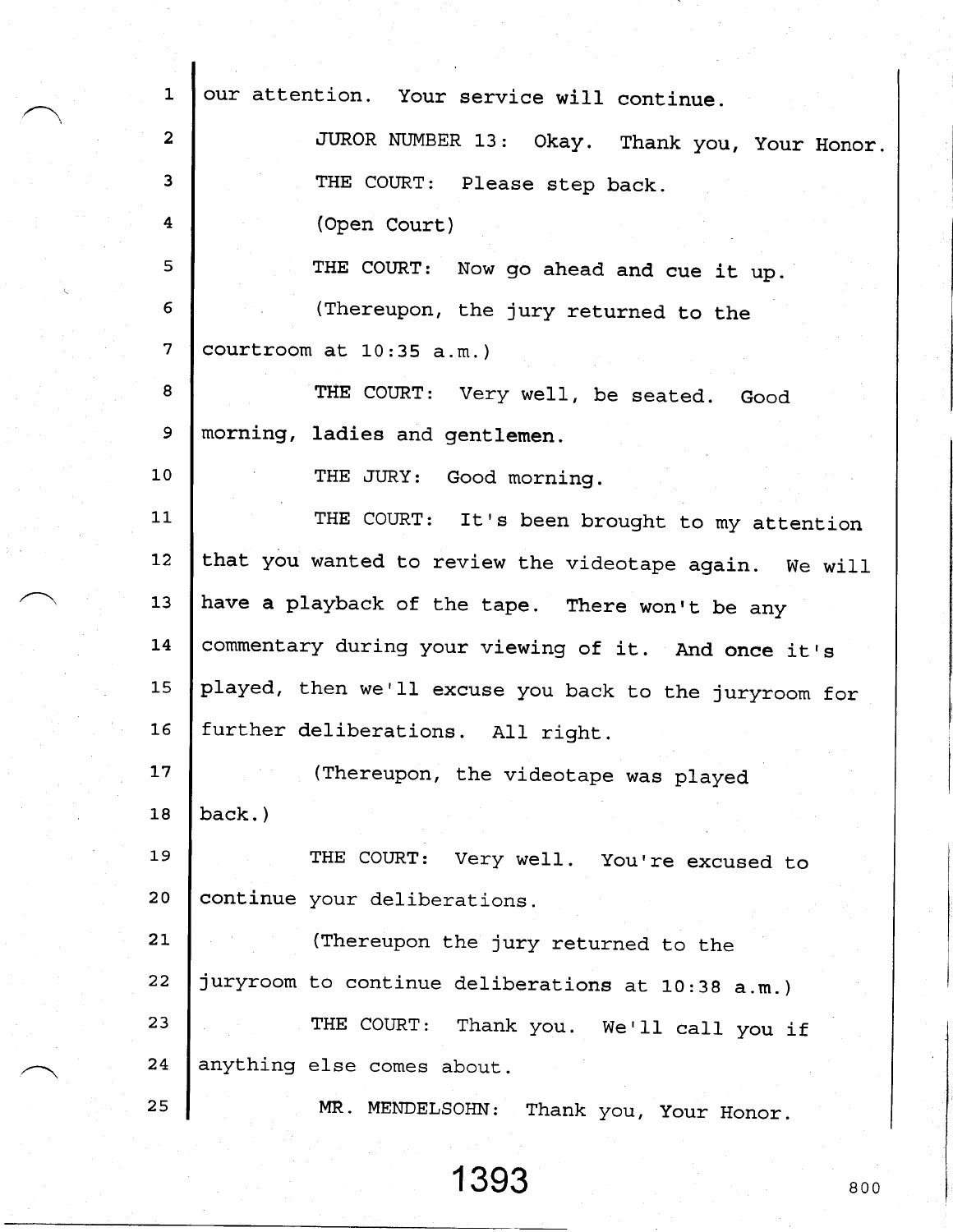| $\mathbf{1}$            | MS. LIU: Thank you, Your Honor.                         |
|-------------------------|---------------------------------------------------------|
| $\overline{2}$          | THE COURT: Very well.                                   |
| 3                       | (Thereupon, the Court recessed at 10:40                 |
| $\overline{\mathbf{4}}$ | $a.m.$ )                                                |
| 5                       | (Thereupon, the court reconvened at 11:25 a.m.)         |
| 6                       | MR. GOLDSTONE: Mark Goldstone, attorney                 |
| 7                       | adviser.                                                |
| 8                       | MS. LIU: Good morning, Your Honor. Jessie Liu           |
| 9                       | for the United States. I called Mr. Mendelsohn, he's on |
| 10                      | his way here.                                           |
| 11                      | THE COURT: Very well. It is -- I've received            |
| 12                      | a note from juror number 13, timed at 11:16, that the   |
| 13                      | jury has reached a verdict and it's signed by juror     |
| 14                      | number 13.                                              |
| 15                      | (Thereupon, the jury returned to the courtroom          |
| 16                      | at $11:25$ a.m.)                                        |
| 17                      | THE COURT: Please be seated. Would the                  |
| 18                      | foreperson please stand? Mr. Foreperson, it is my       |
| 19                      | understanding that the jury has reached a verdict?      |
| 20 <sub>o</sub>         | THE FOREPERSON: Yes, we have, Your Honor.               |
| 21                      | THE COURT: And would you please state the               |
| 22                      | verdict?                                                |
| 23                      | THE FOREPERSON:<br>The verdict is guilty.               |
| 24                      | THE COURT: Very well. Thank you, you may be             |
| 25                      | seated.<br>Any requests?                                |
|                         |                                                         |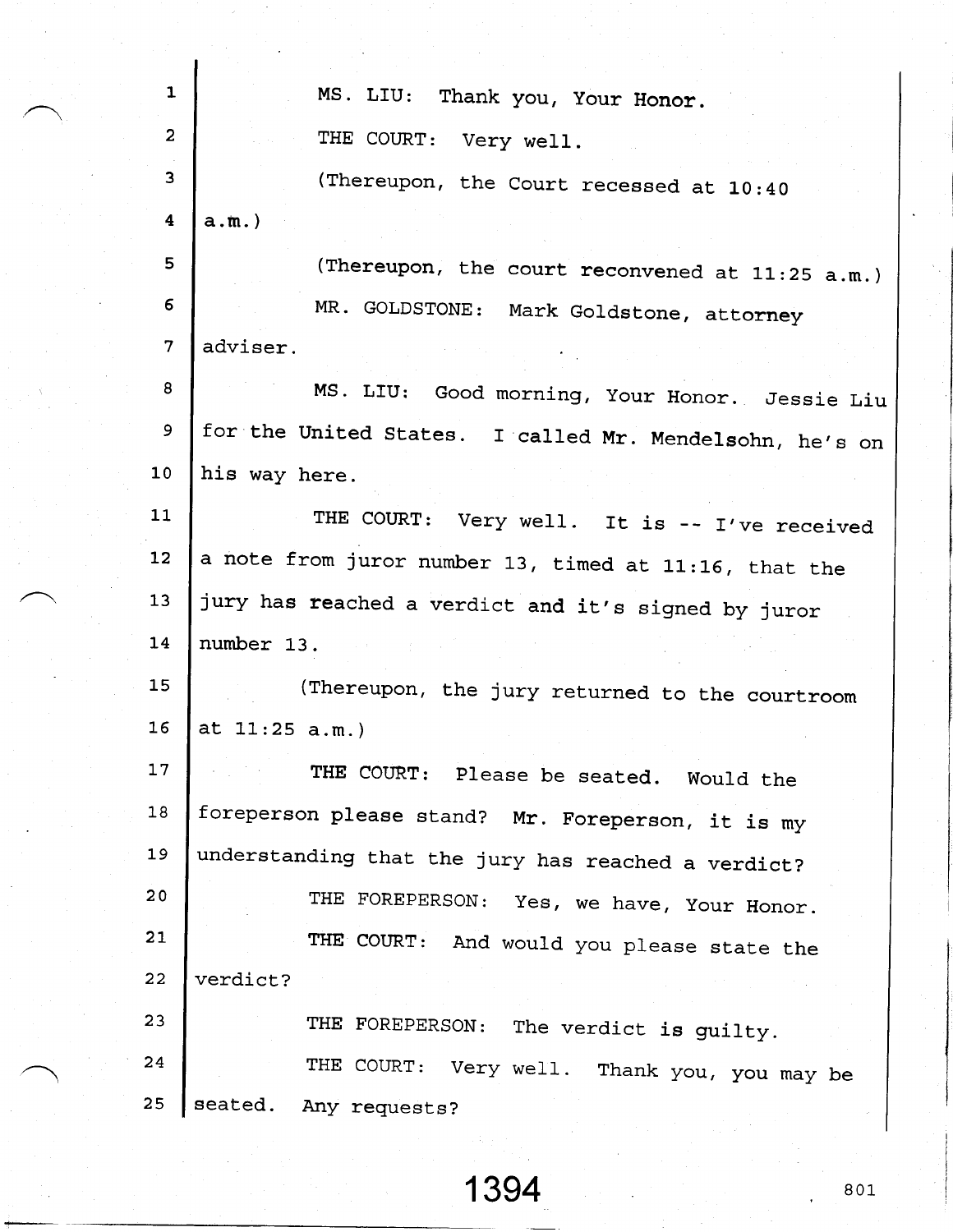| $\overline{1}$  | MS. SASSOWER: Yes, polling the jury.                    |
|-----------------|---------------------------------------------------------|
| $\mathbf{2}$    | THE COURT: Very well. I am going to ask each            |
| 3               | of you by seat number if you agree with the verdict as  |
| 4               | stated by your foreperson. We do this to make sure that |
| 5               | your verdict is unanimous.                              |
| 6               | If you agree with the verdict, say yes when I           |
| $7\overline{ }$ | call your seat number. If you disagree with the         |
| 8               | verdict, say no when I call your seat number. Very      |
| 9               | well. Juror number one?                                 |
| 10              | THE JUROR: Yes.                                         |
| 11              | THE COURT: Please stand.                                |
| 12              | THE JUROR: Yes, Your Honor.                             |
| 13              | THE COURT: Very well. Juror number three?               |
| 14              | THE JUROR:<br>Yes.                                      |
| 15              | THE COURT: Very well, number four?                      |
| 16              | THE JUROR: Yes.                                         |
| 17              | THE COURT:<br>Number five?                              |
| 18              | THE JUROR: Yes, Your Honor.                             |
| 19              | THE COURT: Number 6?                                    |
| 20              | THE JUROR: Yes, Your Honor.                             |
| 21              | THE COURT: Number 7?                                    |
| 22              | THE JUROR: Yes, Your Honor.                             |
| 23              | THE COURT:<br>Number 8?                                 |
| 24              | THE JUROR: Yes, Your Honor.                             |
| 25              | THE COURT: Number 9?                                    |

f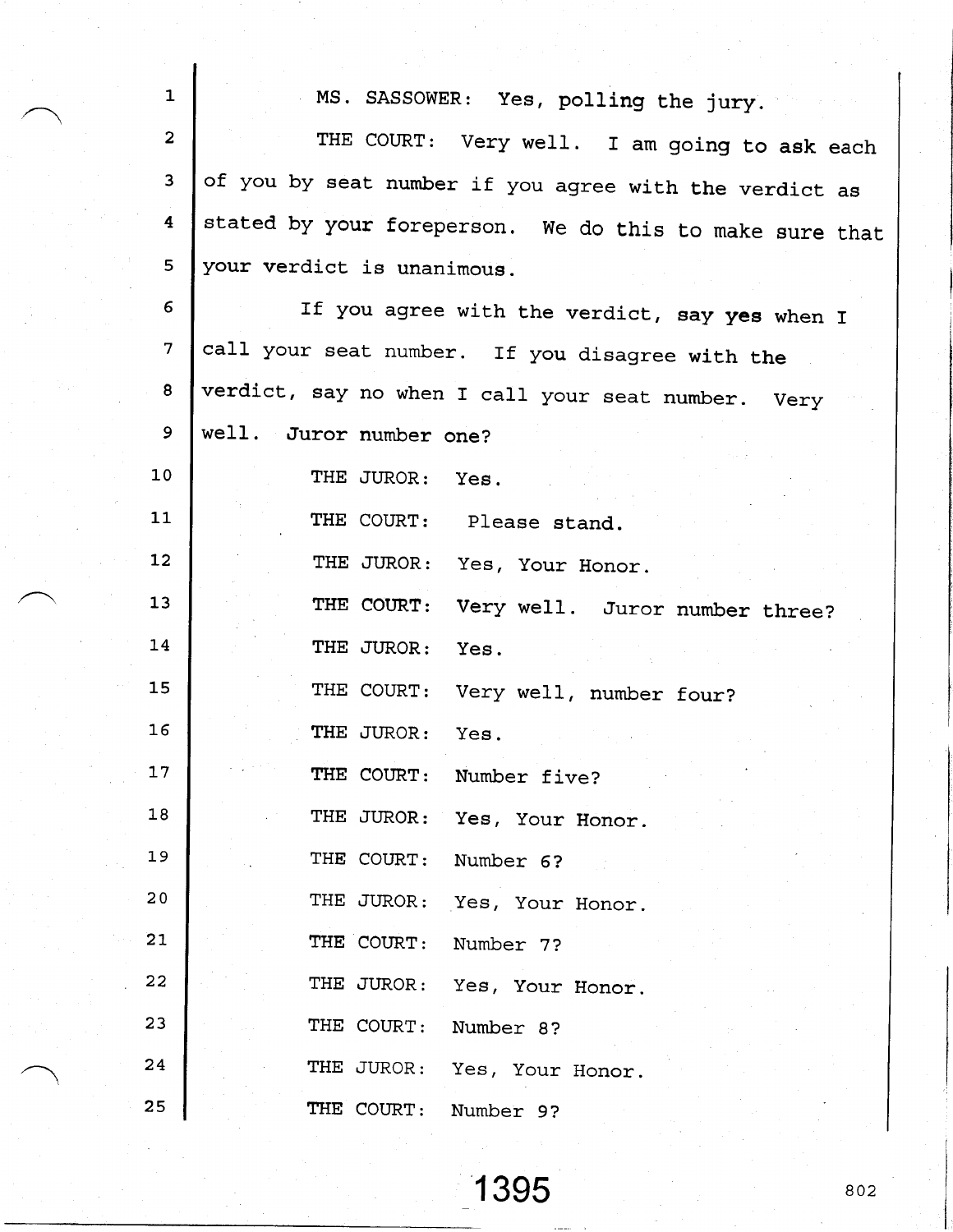| $\mathbf{1}$            | THE JUROR:<br>Yes, Your Honor.                           |
|-------------------------|----------------------------------------------------------|
| $\mathbf{2}$            | THE COURT:<br>Number 11?                                 |
| $\overline{\mathbf{3}}$ | THE JUROR:<br>Yes, Your Honor.                           |
| $\overline{\mathbf{4}}$ | THE COURT:<br>Number 12?                                 |
| 5                       | THE JUROR:<br>Yes, Your Honor.                           |
| 6                       | THE COURT:<br>Number 13?                                 |
| 7                       | THE JUROR:<br>Yes, Your Honor.                           |
| 8                       | THE COURT:<br>Number 14?                                 |
| 9                       | THE JUROR:<br>Yes, Your Honor.                           |
| 10                      | THE COURT: Very Well. Let me just say before             |
| 11                      | I excuse you that I believe that there is no nobler a    |
| 12                      | service that a citizen than, can perform than to sit as  |
| 13                      | a juror.                                                 |
| 14                      | I sit here every day and it is my job. For you           |
| 15                      | to take time out from your schedules, to sit, to listen  |
| 16                      | to the evidence, to deliberate and to render a verdict   |
| 17 <sub>2</sub>         | is one of, if not the highest, contributions that you    |
| 18                      | can make to our civilized society.                       |
| 19                      | I thank you wholeheartedly for your service.<br>I        |
| 20                      | know that the case took longer than I had anticipated,   |
| 21                      | but as I told you, I can't predict these things.         |
| 22                      | You have stayed the course. You have made me             |
| 23                      | proud and the citizens of the District of Columbia proud |
| 24                      | as well.<br>Thank you very much. You're now excused.     |
| 25                      |                                                          |

I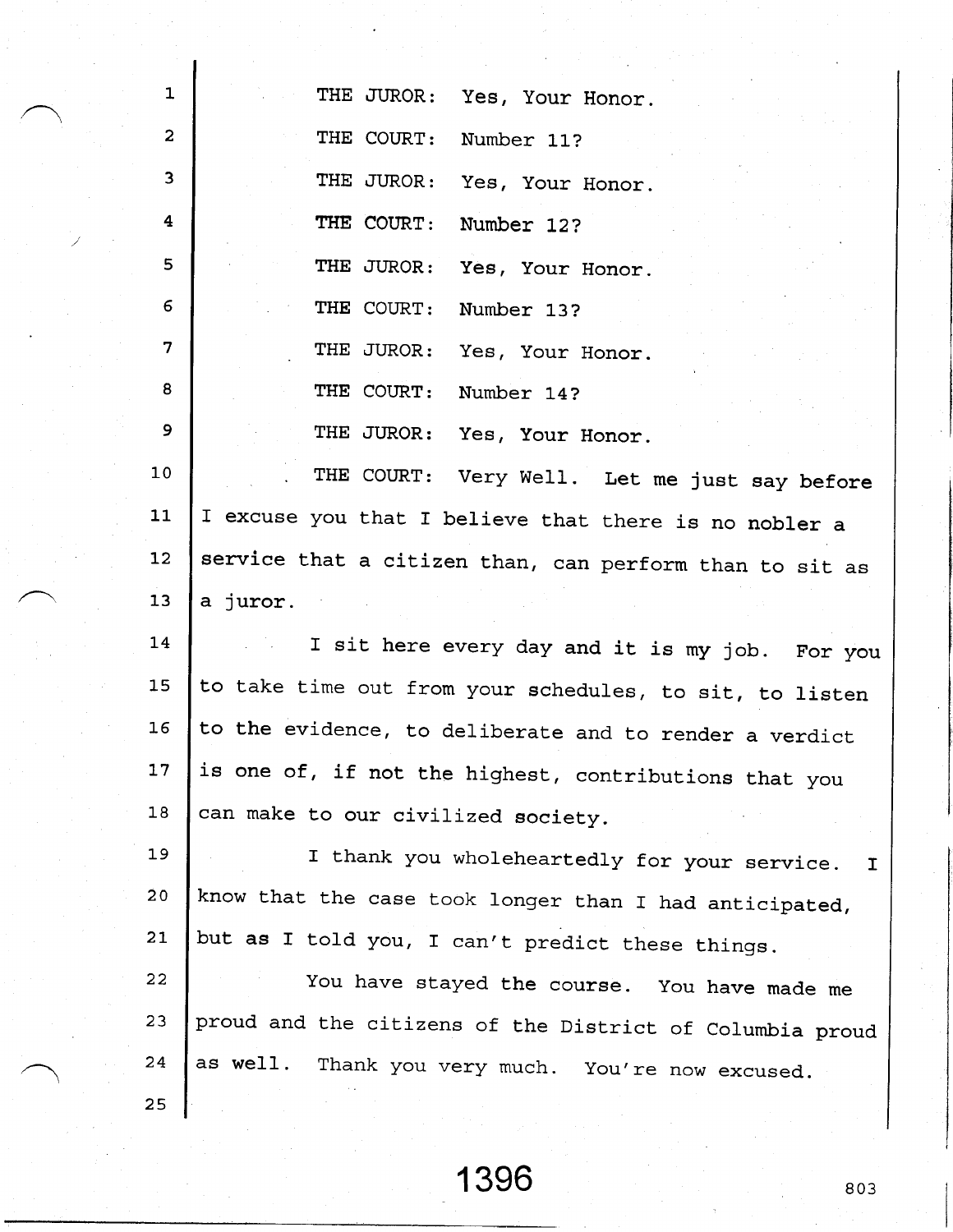| $\mathbf{1}$     | (Thereupon, the jury was excused at 11:29 a.m.)         |
|------------------|---------------------------------------------------------|
| $\mathbf{2}$     | THE COURT: Very well. Be seated please.<br>The,         |
| 3                | the jury having found a verdict of guilty, the jury     |
| $\boldsymbol{4}$ | having been polled, indicating that the verdict was     |
| 5                | unanimous and the Court now having received the verdict |
| $6 \overline{6}$ | form, signed by the jury foreperson, dated today's date |
| 7                | with the, with guilty indicated as the jury verdict.    |
| 8                | Very well. All that remains in this case is             |
| 9                | sentencing and I will take proposed dates for that. I   |
| 10               | will not render sentence today.                         |
| 11               | MR. GOLDSTONE: How long is Your Honor                   |
| 12               | anticipating --                                         |
| 13               | MS. SASSOWER: Excuse me. I move to set aside            |
| 14               | the jury verdict as against the weight of evidence and  |
| 15               | contrary to law.                                        |
| 16 <sub>1</sub>  | THE COURT: Very well. You can file your                 |
| 17               | post-trial mor, motions within the time limit           |
| 18               | prescribed. Mr. Goldstone can, can fill you in on that. |
| 19               | Now back to the issue that I previously                 |
| 20               | mentioned with regard to sentencing. Mr. Goldstone?     |
| 21               | MR. GOLDSTONE:<br>I'm inquiring how long the            |
| 22               | Court needs. I'm assuming you're gonna order a          |
| 23               | presentence investigation?                              |
| 24               | THE COURT: Ms. Liu, do we have a pretrial               |
| 25               | report in this case?                                    |

 $\mathbf{I}$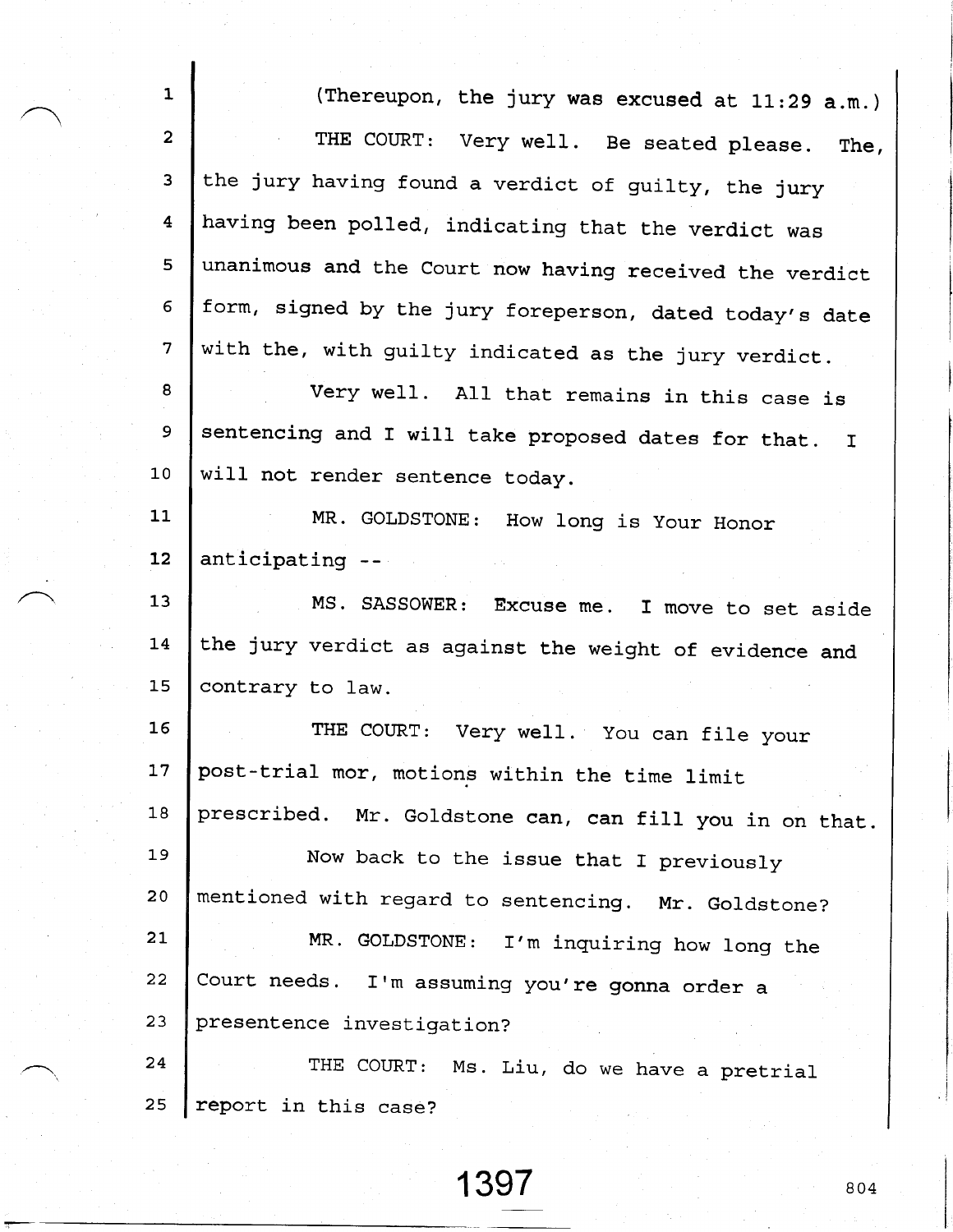| 1                       | MS. LIU: Your Honor, unfortunately my jacket             |
|-------------------------|----------------------------------------------------------|
| $\overline{2}$          | is back in the office, I'm just realizing. I believe     |
| 3                       | that there was a pretrial report but it was dated almost |
| $\overline{\mathbf{4}}$ | a year ago.                                              |
| 5                       | THE COURT: Right. All right. Give me just a              |
| 6                       | moment to see if in this voluminous stack of materials   |
| $\overline{7}$          | we have one. I'm attempting to answer your question,     |
| 8                       | Mr. Goldstone.                                           |
| 9                       | And typically, the answer to the question is,            |
| 10                      | is that if I can make a sentencing determination based   |
| 11                      | on the pretrial report. We have one? I don't need a      |
| 12                      | presentence report.                                      |
| 13                      | Based on this record I don't need a presentence          |
| 14                      | investigation, so I don't need seven weeks prior to      |
| 15                      | sentencing. My thought on this is to set it for 30 days  |
| 16                      | out. May the 21st.                                       |
| 17                      | MS. SASSOWER: That is not available for me.              |
| 18                      | THE COURT: When is available for you, Ms.                |
| 19                      | Sassower?                                                |
| 20                      | MS. SASSOWER: It would have to be at the end             |
| 21                      | of May, the final week of May, not the third week.       |
| 22                      | THE COURT: Well, let me ask you this, Ms.                |
| 23                      | Sassower. Are you asking me to accommodate your          |
| 24                      | schedule?                                                |
| 25                      | MS. SASSOWER:<br>Yes, I am.                              |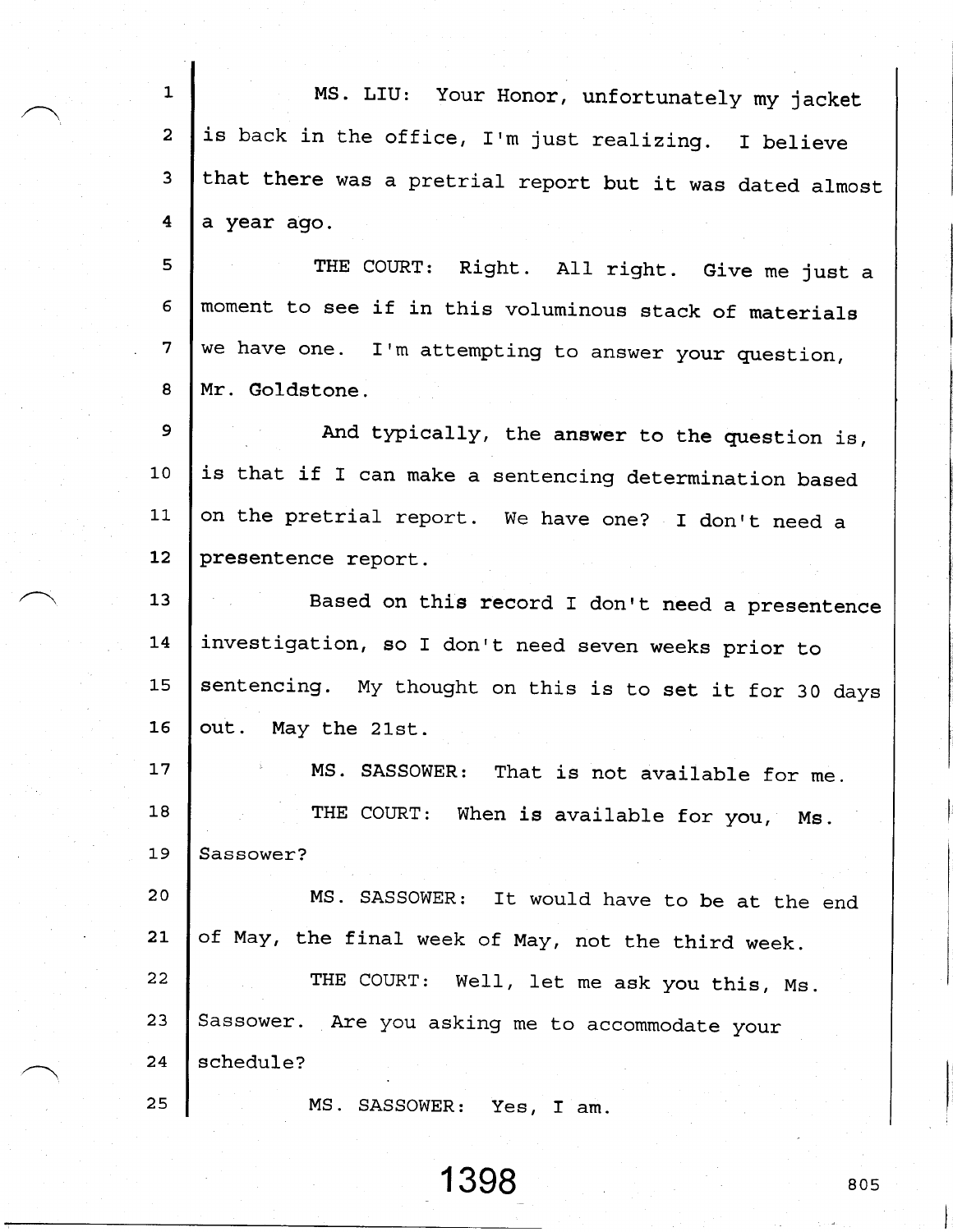|                 | $\mathbf{1}$<br>THE COURT: Very well, I will do that. What     |
|-----------------|----------------------------------------------------------------|
|                 | $\overline{2}$<br>day at the end of May are you requesting?    |
|                 | 3 <sup>1</sup><br>MS. SASSOWER: My legal adviser has indicated |
|                 | to me that he is not available in that final week of<br>4      |
|                 | 5<br>May. He has class. Tuesday, June 1st.                     |
| 6               | THE COURT: I'll accommodate you, Mr.                           |
| $7\phantom{.}$  | Goldstone, certainly.                                          |
| 8               | MR. GOLDSTONE: Thank you.                                      |
| 9               | THE COURT: Very well.                                          |
| 10 <sub>1</sub> | MS. SASSOWER: If Your Honor would wish to                      |
| 11              | sentence me now, that will be fine.                            |
| 12              | THE COURT: Well, --                                            |
| 13              | MS. SASSOWER: I have no objection. This                        |
| 14              | matter is going up on appeal and could not be sustained.       |
| 15              | THE COURT: Very well. Well, while you're                       |
| 16              | getting your appeal ready, just be back here for               |
| 17              | sentencing. Give her a warning please.                         |
| 18              | THE CLERK: Ms. Sassower, if you fail to --                     |
| 19              | there's no presentence investigation?                          |
| 20 <sub>o</sub> | THE COURT:<br>No.                                              |
| 21              | THE CLERK: If you fail to appear for                           |
| 22              | sentencing, failure to appear for sentencing is a felony       |
| 23              | offense.<br>If you are convicted of felony failure to          |
| 24              | appear<br>$\sim$ $\sim$                                        |
| 25              | MS. SASSOWER:<br>Could we have sentencing now?                 |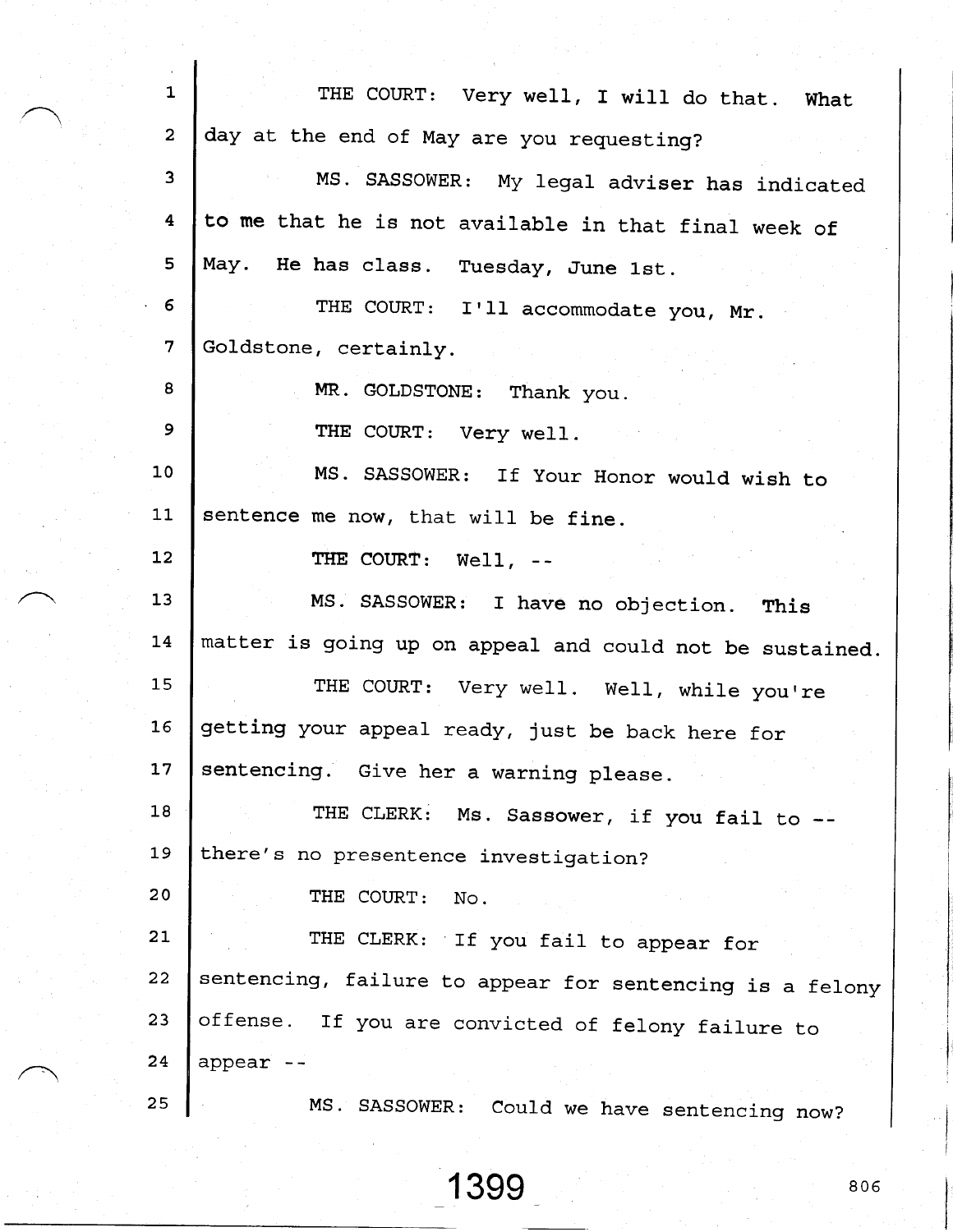| $\mathbf{1}$            | THE CLERK: Just a minute.                               |
|-------------------------|---------------------------------------------------------|
| $\mathbf{2}$            | MS. SASSOWER: -- or not?                                |
| 3                       | THE COURT: Hey, do you want to step back?<br>- Be       |
| $\overline{\mathbf{4}}$ | quiet while you receive your warning.                   |
| 5                       | THE CLERK: Ms. Sassower, if you fail to appear          |
| 6                       | for sentencing, failure to appear for sentencing is a   |
| $\overline{7}$          | felony offense.                                         |
| 8                       | If you are convicted of felony failure to               |
| 9                       | appear, you face five years in jail, a \$5,000 fine, or |
| 10                      | both, and that's for your failure to appear. Do you     |
| 11                      | understand the warning you've been given for failing to |
| 12 <sub>2</sub>         | appear?                                                 |
| 13                      | MS. SASSOWER: I do indeed.                              |
| 14                      | THE CLERK: Please sign your notice underneath           |
| 15                      | your signature. Put your address please underneath your |
| 16                      | signature.                                              |
| 17                      | MS. SASSOWER: Yes.                                      |
| 18                      | THE COURT: All right.                                   |
| 19                      | MS. SASSOWER: I'd like the transcript                   |
| 20                      | immediately.                                            |
| 21                      | THE COURT:<br>This matter is, is now adjourned.         |
| 22                      | Ms. Sassower, you won't disrupt this courtroom again or |
| 23                      | I'll have the marshal step you back. Keep your mouth    |
| 24                      | shut and leave my courtroom once you're through signing |
| 25                      | your notice.                                            |

ł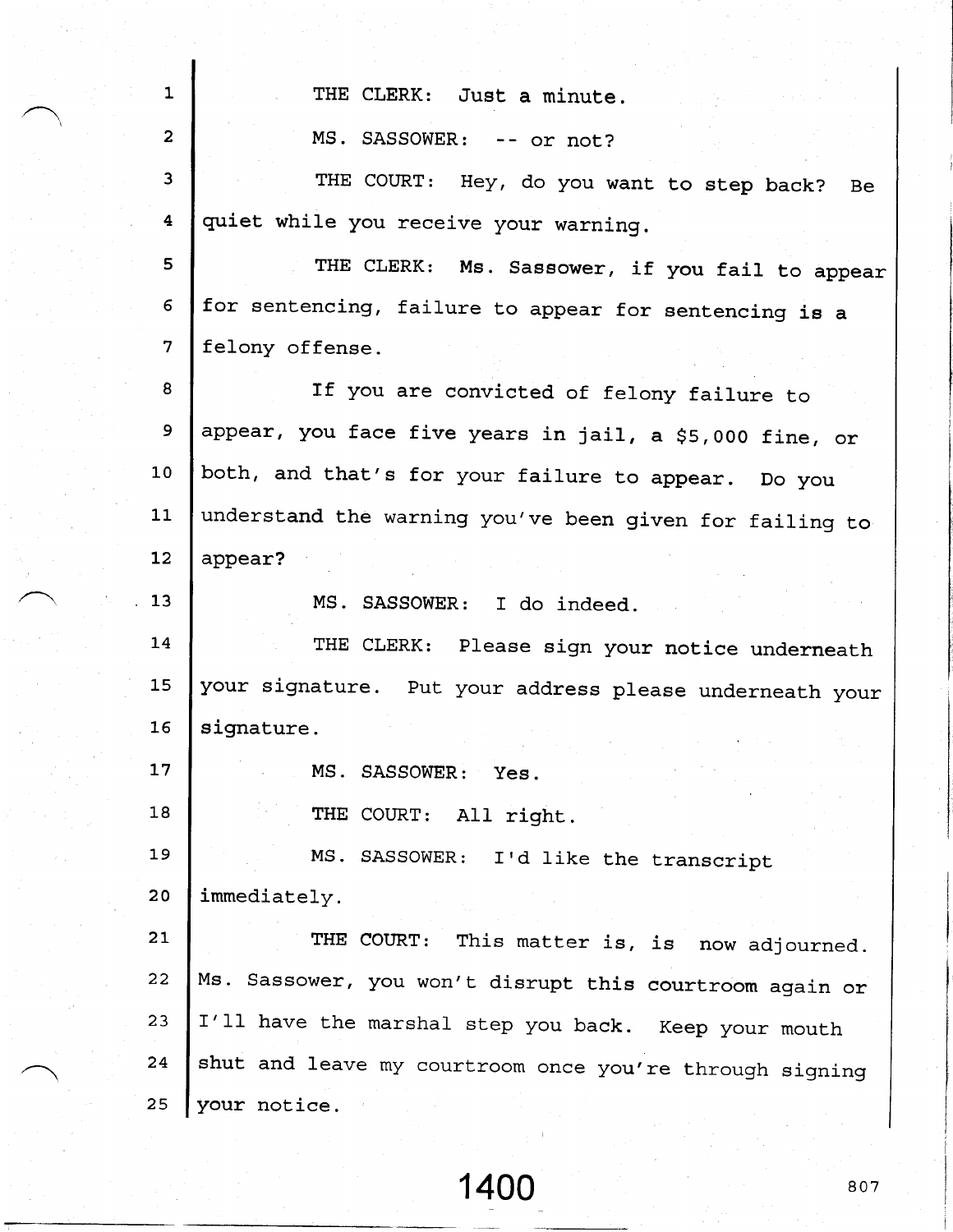| $\mathbf{1}$            | MR. GOLDSTONE: Thank you, Your Honor. May I    |
|-------------------------|------------------------------------------------|
| $\overline{2}$          | be excused?                                    |
| $\overline{\mathbf{3}}$ | THE COURT: You may. Thank you, Mr.             |
| $\overline{\mathbf{4}}$ | Goldstone.                                     |
| 5                       | MR. GOLDSTONE: Thank you very much.            |
| $\boldsymbol{6}$        | (Thereupon, the proceedings concluded at 11:25 |
| $\overline{7}$          | $a.m.$ )                                       |
| 8                       |                                                |
| $\mathbf{9}$            |                                                |
| $10\,$                  |                                                |
| ${\bf 11}$              |                                                |
| 12                      |                                                |
| 13                      |                                                |
| 14                      |                                                |
| 15                      |                                                |
| 16                      |                                                |
| 17                      |                                                |
| 18                      |                                                |
| 19                      |                                                |
| 20                      |                                                |
| 21                      |                                                |
| 22                      |                                                |
| 23                      |                                                |
| 24                      |                                                |
| 25                      |                                                |
|                         |                                                |